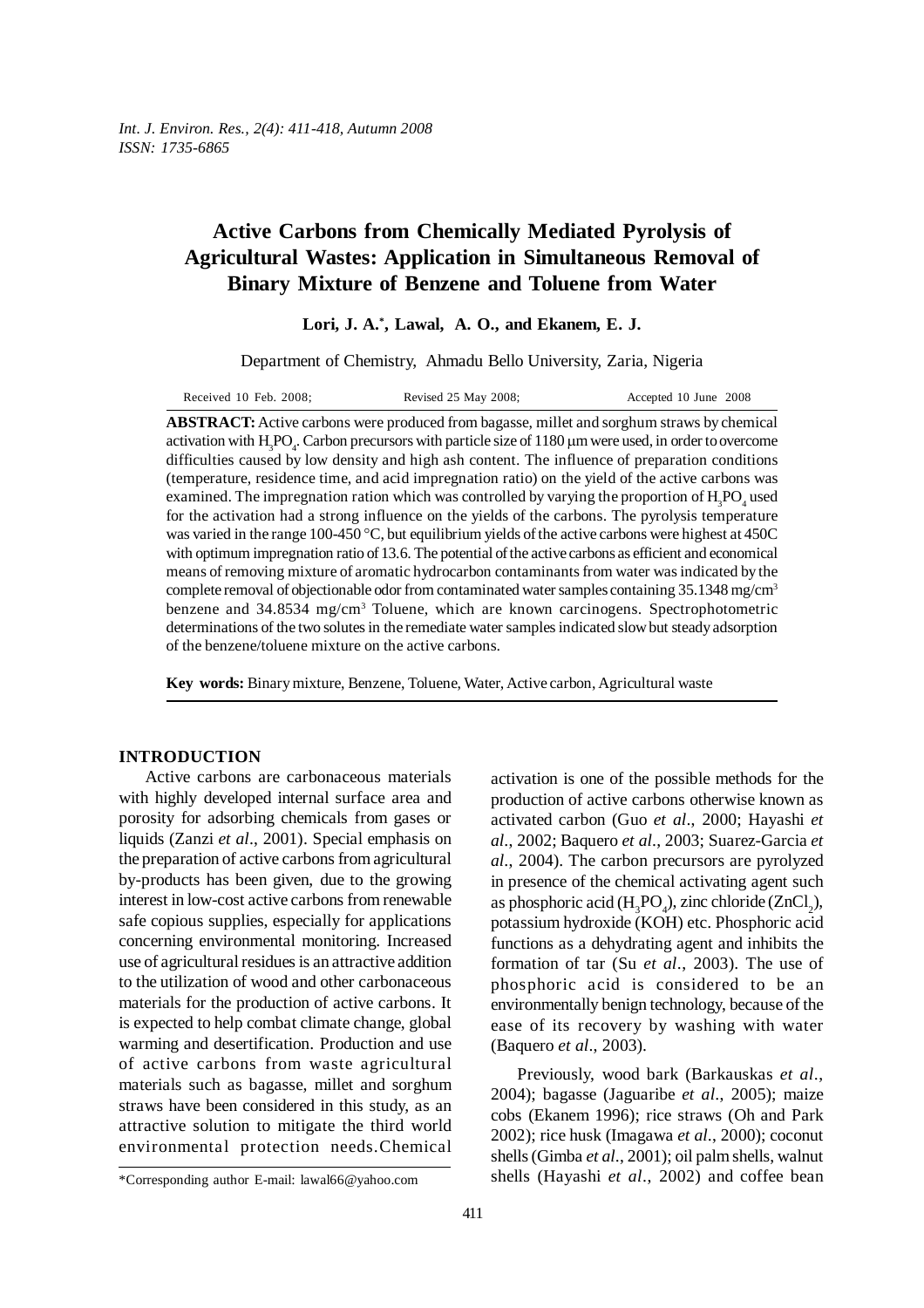husks (Baquero *et al*., 2003) have been pyrolyzed to produce active carbon, but activation by ortho phosphoric acid impregnation of bagasse, millet and sorghum straws have not been studied to evaluate its possible influence on the quality and yield of carbon, as this method of producing active carbons may lower the energy cost. A number of precursors of vegetable origin have been activated with acid at 450 °C (Suarez-Garcia *et al*., 2002; Baquero *et al*., 2003), but the effects of lower pyrolysis temperatures with phosphoric acid activation were investigated in this study.The main objectives of this study therefore, were to prepare active carbons from bagasse, sorghum and millet straws by ortho phosphoric acid activation, examine the influence of preparation conditions (temperature, residence time and acid impregnation ratio) on the yields of the active carbons and investigate the potential of the active carbons for removal of benzene and toluene, which are known carcinogens present in the wastewater from petroleum refineries (Koh and Dixon 2001).

#### **MATERIALS & METHODS**

Dry straws of sorghum and millet were collected from Rigasa farm center (non industrial area) in Kaduna State (Nigeria), in March 2006, after harvest. Sugarcanes were obtained from the same area and processed to bagasse. Cellulose absorbs large quantities of water and takes time to dry (F-tutor., 2007). The straws and bagasse were therefore air-dried for 3months on plastic mesh, to ensure adequate drying for easy milling and avoid the loss of carbon residue due to ovendying. The straws were cut into pieces of approximately 3cm to obtain the samples for milling. The bagasse and chopped straw samples were milled with Christy and Morns miller at the National Animal Production Research Institute (NAPRI), Zaria. The milled bagasse and straw samples were sieved into a particle size of 1180 µm with Endecotts laboratory test sieve on Omron No. 17748 (manual timer) sieve shaker, as described by Lori *et al*., (2007). The sieved samples were packed into polythene bags and labeled accordingly. In porcelain crucibles, 0.5g of 1180µm grains of bagasse, sorghum or millet straws was impregnated with  $H_3PO_4$ , by adding drop wise, (while stirring the solid to facilitate homogeneous absorption of the acid) the amount

of the aqueous  $\arctan(2.5cm^3)$  necessary to produce swelling until incipient wetness (Baquero *et al*., 2003). Different concentrations of the  $H_2PO_4$ corresponding to 2.5, 3.0, 3.5, 4.0, 4.5, 5.0, 5.5, 6.0, 6.5, and 7.0cm<sup>3</sup>  $H_3PO_4$  in aqueous solutions were used to vary the content of impregnation agent. After impregnation, the samples were dried for 1hr at 110°C in an oven, manufactured by Laboratory Thermal Equipment limited (Greenfield). The dried samples were transferred to digital thermo control, Gallenkamp electric furnace and heated at the various pyrolysis temperatures (100, 250, 350, 450°C) for the various heating periods (residence time) (16, 20, 24, 28, 30, 32, 36, 40, 45, 48, 52, 56, 59, 60, 65, 70, 75, 80, 85, 90, 95, 120, 150, 180, 220, 250, 280 min.). The solid pyrolysis residues were cooled at room temperature and later transferred to desiccators containing silica gel as desiccant. The carbonized samples were washed sequentially, several times with hot de-ionized water and finally with cold deionized water until the solutions were neutral to litmus paper. The washed samples were dried at 110°C to prepare the active carbons. The potential of the active carbons as efficient and economical means of removing mixture of aromatic hydrocarbon pollutants from water contaminated by petroleum processing activities was investigated in sealed flasks. Water samples containing 35.1348 mg/cm3 benzene and 34.8534mg/cm3 Toluene were remediate by suspension of 15g of the active carbon granules in  $1 \text{ dm}^3$  of water samples for different contact time ranging from 10min. to 72hrs with initial shaking of the solution for 5min to simulate convenient, shaking time in field studies. The carbons were filtered off through 11cm filter paper. The residual concentrations of benzene and toluene were determined as binary mixture by measuring the absorbances of benzene and toluene in the remediate water, using Cole 7506 UV-VIS spectrophotometer at 250nm and 270nm for benzene and toluene respectively. The concentrations of benzene and toluene as binary mixture were calculated from the solutions of simultaneous equations (Eqs. 1  $\&$  2) derived from Beer-Lambert's law for benzene and toluene.

$$
A_{\text{AB}} = \text{AB}E_B \cdot C_B + \text{AB}E_T \cdot C_T \qquad \qquad Eq. 1
$$

$$
A\lambda \tau = \lambda \tau E_B \cdot C_B + \lambda \tau E_T \cdot C_T \qquad Eq. 2
$$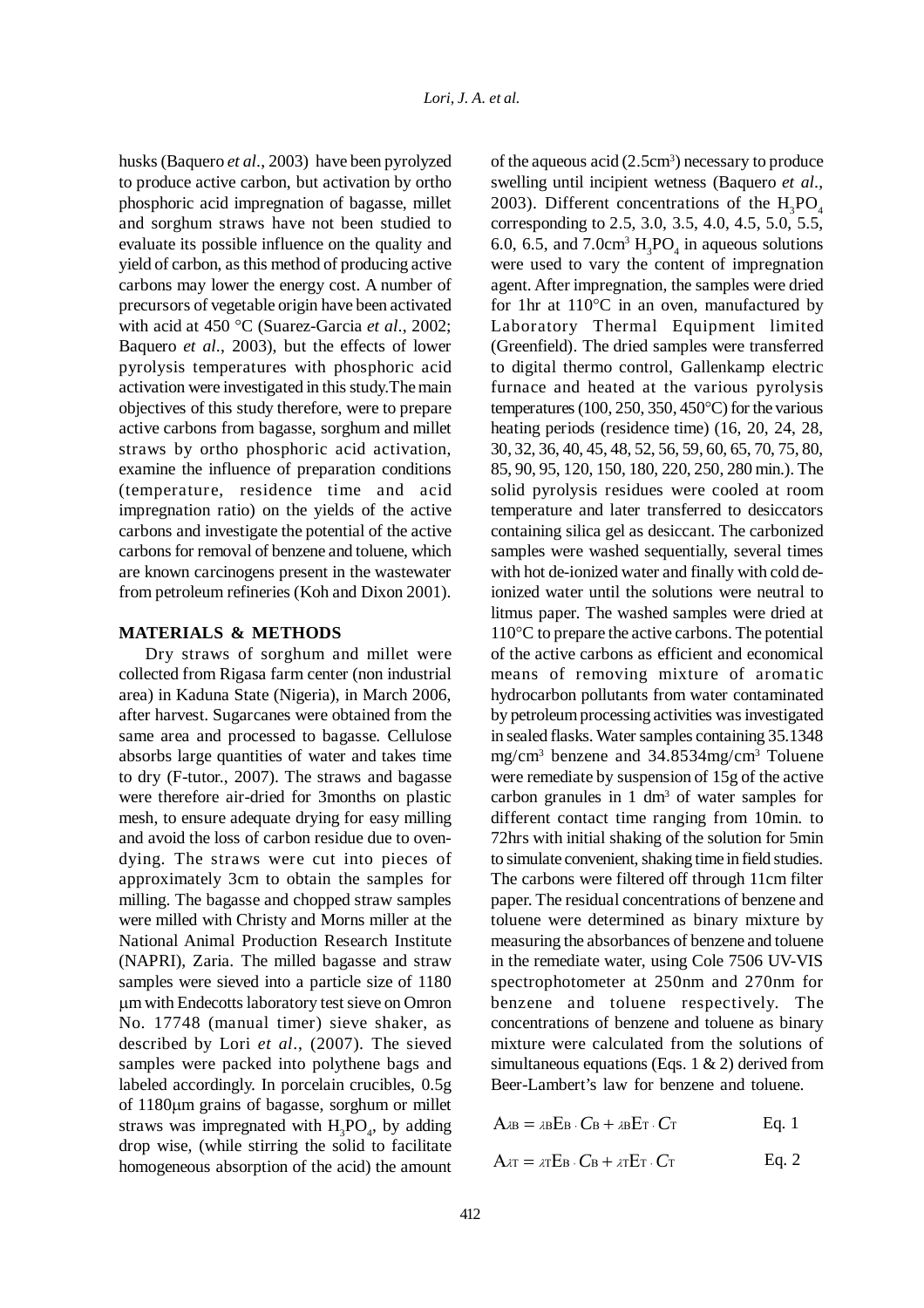where  $A_{\lambda B}$  and  $A_{\lambda T}$  are the measured absorbance at the two wavelengths  $\lambda_B$  and  $\lambda_T$  for benzene and toluene respectively.  $E_B$  and  $E_T$  are the absorption coefficients for benzene and toluene respectively. Solution of the simultaneous equations gave the concentrations of benzene  $(C_p)$ (Eq. 3) and toluene  $(C_T)$  (Eq. 4) expressed in mg/ cm3 of water sample as follows:

$$
C_{B} = \frac{\lambda T E T A \lambda B - \lambda B E T A \lambda T}{\lambda B E B \cdot \lambda T E T - \lambda B E T \cdot \lambda T E B}
$$
 Eq. 3

$$
C_{\text{T}} = \frac{\text{AB}\text{E}\text{B}\cdot\text{A}\text{A}\text{T} - \text{A}\text{T}\text{E}\text{B}\cdot\text{A}\text{A}\text{B}}{\text{AB}\text{E}\text{B}\text{A}\text{T}\text{E}\text{T} - \text{AB}\text{E}\text{T}\cdot\text{A}\text{T}\text{E}\text{B}} \qquad \qquad \text{Eq. 4}
$$

The extent of odor removal was examined by momentary test on the sensory organ.

#### **RESULTS & DISCUSSION**

In preliminary studies, the effects of particle size on weight loss characteristics, rates of dehydration and volatile matter of the carbon precursors were used by Lori *et al.* (2007) to adjudge particle size of 1180 µm as appropriate for the carbonization of the bagasse, sorghum and millet straws. High contents of volatile matter  $(64.52 \pm 1.18 - 66.65 \pm 3.07)$ , fixed carbon (21.93)  $\pm$  2.74 – 24.16  $\pm$  1.94) and low ash (2.27  $\pm$  0.15- $3.80 \pm 0.17$ ) were also reported as favorable properties of the precursors for the production of active carbon (Lori *et al*., 2007). The contaminated water samples were cloudy with characteristic pungent smell.Relatively high yield of active carbon is the goal of commercial carbon production. The yield of active carbon is defined as the ratio of the sample weight after pyrolysis or activation, to the weight of the raw material (Lua *et al*., 2004). The effect of pyrolysis temperatures on the active carbon residues from bagasse, sorghum and millet straws are shown in (Figs. 1, 2, 3) respectively. The cellulosed carbon precursors burnt on carbonization to produce low yield of active carbons at high pyrolysis temperature (450 °C) (Table 1). This may be attributed to the large amounts of volatile matter that are released during pyrolysis and to a lesser extent, the dehydration of the precursors which was initiated by heating in an oven at 110 °C prior to carbonization in the furnace.For the pyrolysis process, equilibrium is defined as the point of attainment of approximate constant weight of

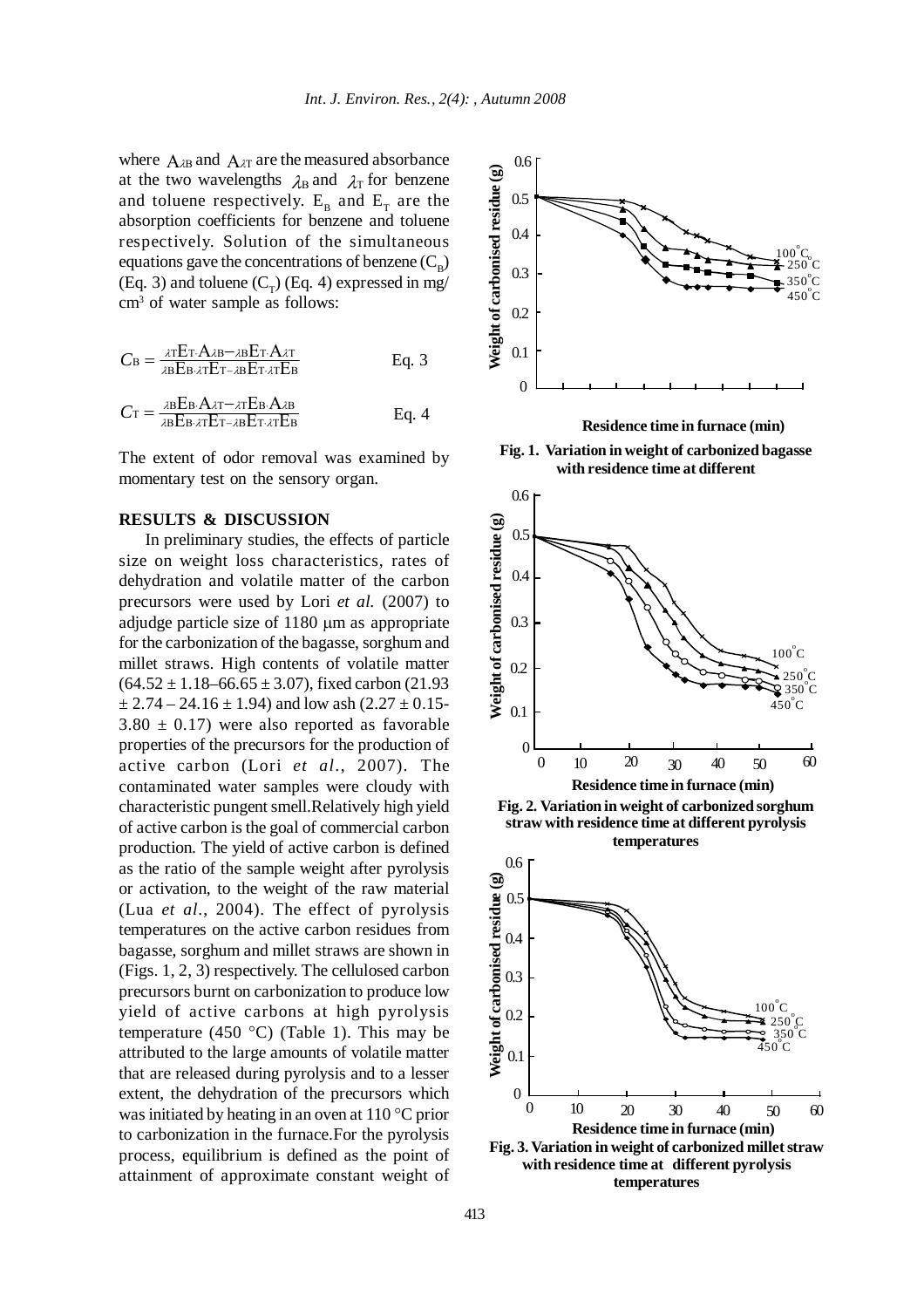| Table 1. Yield of active carbons at different    |
|--------------------------------------------------|
| pyrolysis temperatures and equilibrium residence |
| times in furnace                                 |

| <b>Precursors</b> | Active               |                 |                 |                 |  |  |
|-------------------|----------------------|-----------------|-----------------|-----------------|--|--|
|                   | carbon yield $(\% )$ |                 |                 |                 |  |  |
|                   | $100^{\circ}$ C      | $250^{\circ}$ C | $350^{\circ}$ C | $450^{\circ}$ C |  |  |
| Bagasse           | 81.8                 | 72.0            | 63.6            | 53.6            |  |  |
| Sorghum<br>straw  | 53.2                 | 44.4            | 36.8            | 30.6            |  |  |
| Millet straw      | 49.6                 | 45              | 35.8            | 29.6            |  |  |

carbon residue which corresponds to the point of complete carbonization, as indicated by the horizontal portion of the pyrolysis curves (Figs. 1, 2, 3). For bagasse, the equilibrium attained at 450°C also indicate that complete de-volatilization of the precursor which is a prelude to porosity evolution in the carbon residue, was achievable between 28-45 min. of heating. Carbon obtained from bagasse at the pyrolysis temperatures of 100- 350°C is thus associated with low porosity as devolatilization may be incomplete and on-going as indicated by (Fig. 1).

After the fast initial weight loss, carbonizations of sorghum straw at 100-450 °C was slowly accomplished by gradual de-volatilization, reaching an equilibrium after 36 min. at 450 °C (Fig.2). Beyond 48 min., the carbon residue from the sorghum straw became depleted at 450°C probably due to its interaction with  $CO_2$  that may be produced during the pyrolysis. Despite the low yield at 450 °C, the carbon produced at this temperature may be more porous than the carbon residues obtained at 100-350 °C due to the incomplete de-volatilization at 100-350 °C.The carbonizations of millet straws at 100-450 °C were also accompanied by slow de-volatilization after the initial bulk de-volatilization that resulted in the initial sharp drops in weights of the carbonized residues (Fig. 3). The equilibrium attained between 32-45 min. of heating at 450 °C indicates complete de-volatilization of the millet straws. Although the carbon yield was lowest at this temperature, the steady nature of the equilibrium is a good index for predicting the pore quality of the carbon. Short lived equilibria were attained between 40-45 min. of heating at 250-350 °C. At 450 °C, production of active carbon from millet straw was completed in 45 min. Delay in the removal of the carbon residue from the furnace after 45 min. resulted in a decrease in carbon yield.

Generally, complete carbonization of 0.5 g of bagasse, sorghum or millet straws were achieved in 45 min. However, the times of commencement of carbonization as indicated by the respective equilibria are in the order bagasse < millet straw < sorghum straw but the various times taken to produce porous carbon from the cellulosic precursors at equilibrium, corresponds to different heating rates of 16.07, 14.06 and 12.5  $\degree$ C/min for bagasse ,millet and sorghum straws respectively. Using the stated heating rates of the respective precursors, the rate of production of active carbon from bagasse (9.57 x  $10^{-3}$ g/min) was more than double the rates of production of carbon from either sorghum  $(4.25 \times 10^{-3} \text{ g/min})$  or millet straws  $(4.63 \times 10^{-3} \text{g/min})$ . High yields of carbon residues were obtained from either precursor at lower temperatures of pyrolysis (Table 1). This may be attributed to the possible differences in the thermal stabilities of the pyrolysis products at the different pyrolysis temperatures. The similar trends shown in (Figs. 1, 2 and 3), may be indicating the similarity in the nature of the cellulose pyrolysis reactions at the different temperatures of carbonization of bagasse, sorghum and millet straws.

The percentage yield of active carbons using the respective residence time appropriate to the precursors were bagasse  $(53.6%) >$  sorghum straw  $(30.6\%)$  > millet straw  $(29.6\%)$  at 450 °C. The carbon yield from bagasse was more than double the amount obtained in vacuum pyrolysis by Garcia-Perez *et al*., (2002), at a heating rate of 12°C/min without activation. The higher yield obtained may therefore, be a consequence of the phosphoric acid activation, which may have hastened de-volatilization. The total burn-off ratio was obtained from the ratio of the weight loss during the whole heat treatment processes to the dry weight of the precursors. The total burn-off ratios were, millet straw  $(0.704)$  > sorghum straw  $(0.694)$  > bagasse (0.464). At 450 °C bagasse and sorghum straw burnt completely to white ashes after heating for 80 minutes and the ashes decomposed into brown residues within 2hrs of heating. With millet straw, complete white ash was obtained after heating for 90minutes at 450°C and the ash also decomposed within 2hrs of heating. The general thermal behaviors of bagasse, sorghum and millet straws impregnated with ortho phosphoric acid are shown in (Fig. 4). The thermo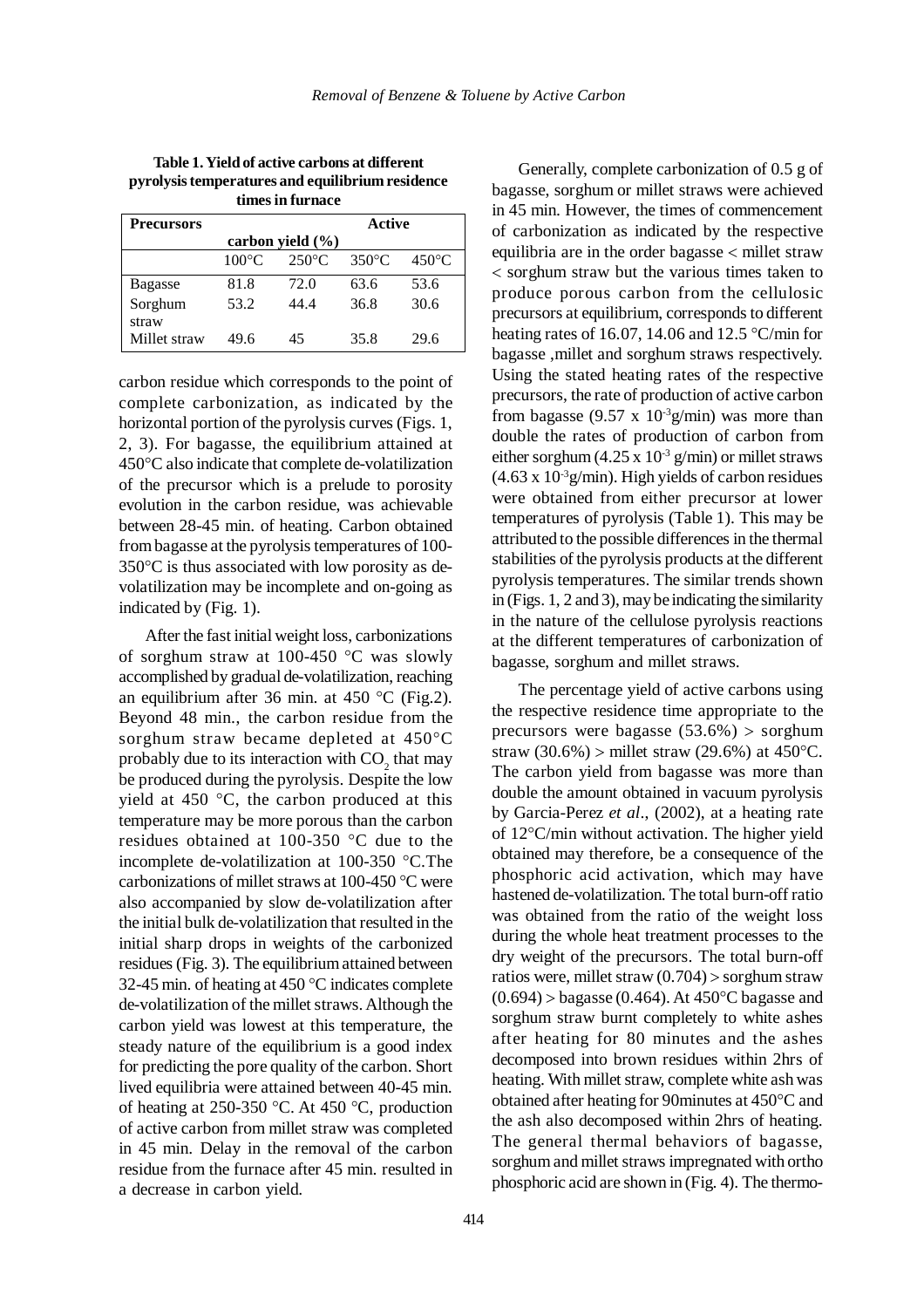gravimetric profiles of the precursors indicate pronounced weight losses even below 350 °C. These curves for the cellulosic precursors indicate faintly, three mass losses; one at 250°C and two others at 350 and 450 °C respectively. This may be attributed to a number of different thermal degradation reactions known to occur with cellulose at different temperatures. The degradation at lower temperatures (100 °C) is often predominantly thermo-oxidative and / or hydrolytic. At higher temperatures (>200 °C) water is lost, from that absorbed by the cellulose and then by β-elimination from the cellulose hydroxyls. At still higher temperatures (>250 °C), several competing pyrolytic reactions begin to take over. Following the initial degradation, the reactions can be categorized into de-polymerization of the cellulose chain; formation of an-hydro-glucose derivatives, volatile organic materials; tar and random bond cleavage of cellulose and intermediate decomposition products (F-tutor 2007).The thermo-gravimetric profiles also indicate that sorghum and millet straws presented similar thermal characteristics but bagasse appeared to have higher thermal stability.

Different concentrations of ortho phosphoric acid  $(H_3PO_4)$  in aqueous solution were used to vary the content of impregnating agent, expressed as impregnation ratio  $(X_p)$ . Impregnation ratio is defined as gram  $H_3PO_4$  per gram of precursor.



**Fig.4. Thermal behaviors of the phosphoric acid impregnated bagasse, sorghum and millet straws**

(Figs. 5, 6 and 7). show, that the impregnation ratio has a strong influence on the yields of active carbons from bagasse, sorghum and millet straws. Impregnated precursors exhibit continuous initial weight loss at 450°C up till a time when subsequent weight losses became stabilized and attained equilibrium. This is probably indicating different pyrolysis steps with different weight loss rates.



**Fig. 5. Effect of phosphoric acid impregnation ratio on active carbon from millet straw**



**Fig. 6. Effect of phosphoric acid impregnation ratio on active carbon from sorghum straw**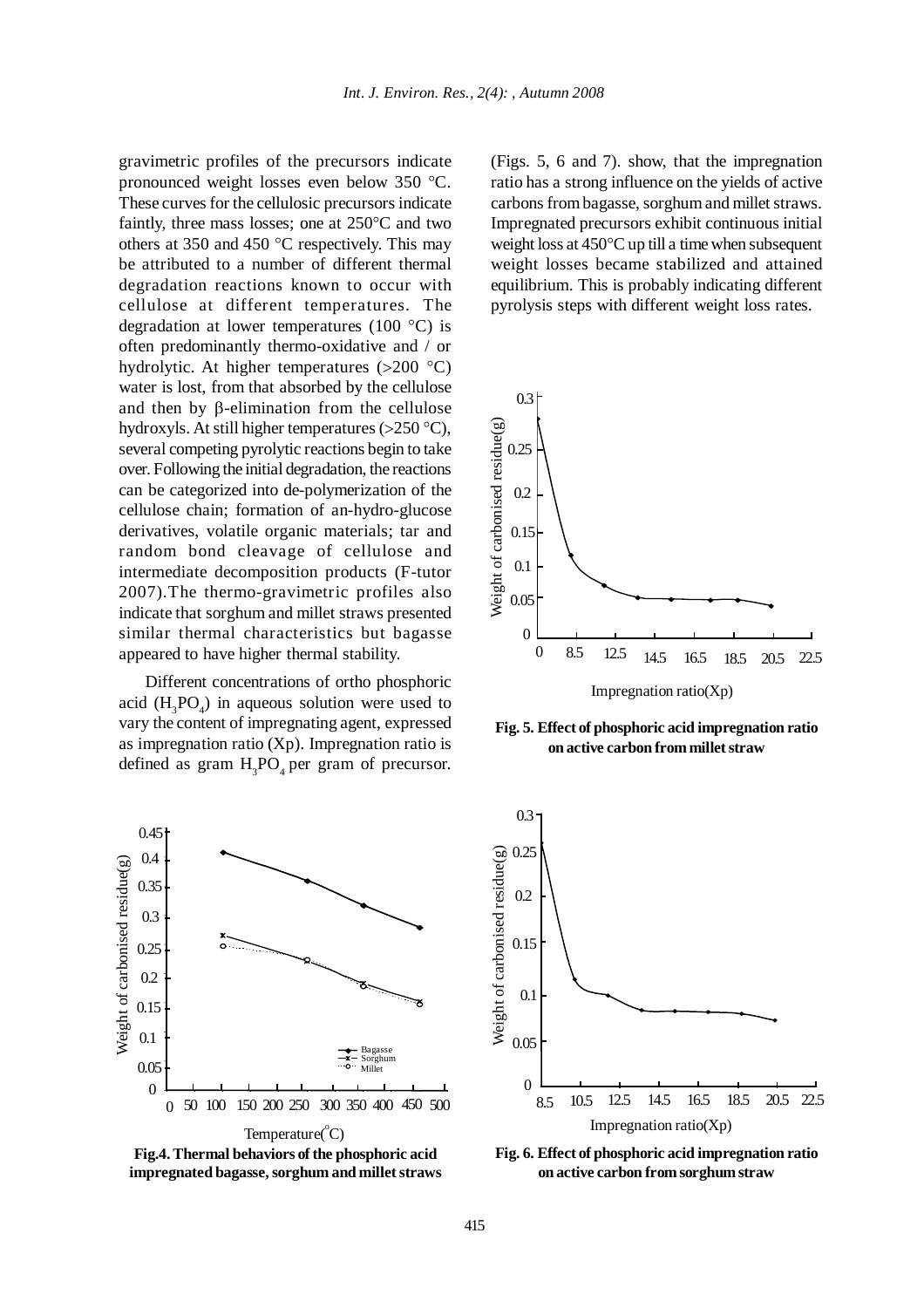

**Fig. 7. Effect of phosphoric acid impregnation ratio on active carbon from bagasse**

The equilibrium points in Figs. 5, 6 and 7 correspond to the optimum yields of the porous solid products (carbon) of the pyrolysis of the cellulosic precursors. Optimum activation of sorghum and millet straws to enhance porosity evolution was achieved with  $13.6$ -18.7g  $H_3PO_4$ per gram of the precursors as indicated by the equilibria in their impregnation profiles (Figs. 6 and 7). With bagasse, optimum activation was achieved with 13.6-17g  $H_3PO_4/g$  bagasse. Impregnation coefficients greater than 18.7 decreased the weight of active carbon produced from millet straws.Similar decreases in carbon yields from bagasse and sorghum straws were observed with impregnation ratio greater than 17. Much higher impregnation coefficients burnt the carbon residues to ash.The potential of the active carbons as efficient and economical means of removing mixture of aromatic hydrocarbon pollutants from water was indicated by the complete removal of objectionable odor from contaminated water samples containing 35.1348mg/cm<sup>3</sup> benzene and 34.8534mg/cm3 Toluene. This result indicates the suitability of the active carbons in detoxifying hydrocarbon contaminated water. It is consistent with the removal of compounds, such as phenol (Uddin *et al*., 2007) from water. Spectrophotometer determinations of the two solutes in the remediate water samples indicated slow but steady adsorption of the benzene/toluene mixture on the active carbons from the cellulosic materials.

There were no appreciable adsorptions of the mixture on the tested active carbons within 1/2- 16hrs (Figs. 8 and 9). The rapid increases in total adsorption after 16hrs may be explained in terms of the total number of molecules of the hydrocarbons approaching the carbon pores as a result of the sudden rush following the drenching of the active carbons in the water samples. Without the usual continuous shaking that enhances interactions, the number of the hydrocarbon molecules entering the pores before the expiration of the time for incipient wetness of the active carbons is less. Therefore, the saturation of the active carbon bed is delayed and occurs in relatively longer time (Figs. 8 and 9). Thus indicating a nonlinear adsorption over the selected time frame. This form of non linear adsorption was reported to follow Sips isotherm under steady state when there is no apparent change in surface concentration of adsorbed species (Das *et al*., 2004).



**millet straws**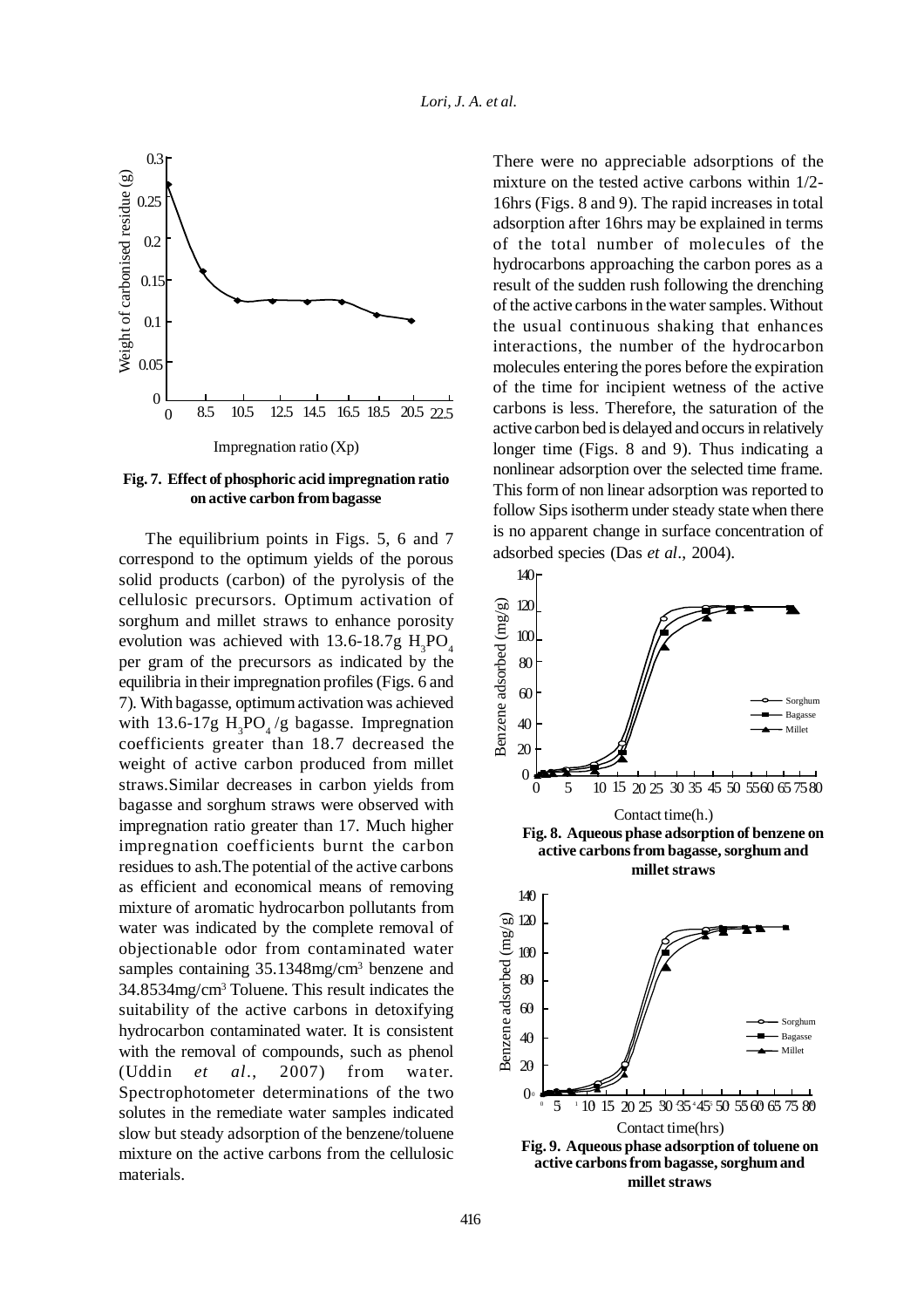However, linear adsorption became apparent after 24 h. (Figs. 8 and 9). From 16 h. of adsorption contact time, values from spectrophotometer determinations in the binary mixture indicate, benzene was adsorbed faster than toluene. This observation conforms to the competition of organic moieties for the adsorption sites on hydrophobic active carbons (Haghseresht *et al*., 2003) and may be related to the molecular diffusion. The differential sorption capacities of aqueous phase benzene and toluene on to the active carbons does not appear to be related to the trend in hydrophobic of benzene and toluene, probably because the difference in water solubility of benzene (0.188%) and toluene (0.067%) at the adsorption temperature is small. Similar report was made on the sorption of benzene and toluene on organominerals (Koh and Dixon 2001). More than 77% of either benzene or toluene was removed from the water samples at 36 h. The time taken to complete the population of benzene molecules on the various active carbon beds follows the sequence sorghum straw (48 h.) > bagasse (55 h.) > millet straw (60hrs). Complete removal of toluene molecules by the active carbons also follows the same sequence in total adsorption times of 53, 60 and 64 h. for carbons from sorghum straw, bagasse and millet straw respectively.

### **CONCLUSION**

An optimum  $H_3PO_4$  impregnation ratio of 13.6 produced active carbon yields of 53.6, 30.6 and 29.6% from bagasse, sorghum and millet straws respectively, at an optimum temperature of 450 °C, with furnace residence times of 28, 36 and 32 minutes respectively. The potential of the active carbons as efficient and economical means of removing mixture of aromatic hydrocarbon pollutants from water was indicated by the complete removal of odor from contaminated water samples containing 35.1348 mg/cm<sup>3</sup> benzene and 34.8534 mg/cm<sup>3</sup> Toluene. This result indicates the suitability of the active carbons in community water remediation protocols to detoxify hydrocarbon- contaminated ground water. Without the usual continuous shaking in adsorption experiments, the 5minutes initial shaking time was found to be adequate for the complete deodorization of the water samples in less than two and half days by mere suspension of the active carbons. The critical factor being the ratio of weight of carbon to volume of contaminated water. From this study, 15 g: 1 L is adequate for effective remediation to remove hydrocarbon contaminants up to 35.1348 mg/cm<sup>3</sup>.

## **ACKNOWLEDGEMENTS**

We acknowledge the assistance of Gbenga Falode (National Animal Production Research Institute (NAPRI), Zaria, Nigeria) for milling the bagasse, sorghum and millet straw samples and Dr Geoff Morggridge (Cambridge University, U.K) for the library resources.

#### **REFERENCES**

Barkauskas, J., Tautkus, S. and Kareiva, A. (2004). Residual content of inorganic ions in activated carbons prepared from wood. J. Anal. Appl. Pyro., **71**, 201-212.

Baquero, M.C., Giraldo, L., Moreno, J.C., Suarez-Garcia, F., Martinez-Alonso, A. and Tascon, J.M.D. (2003). Activated carbons by pyrolysis of coffee bean husks in presence of phosphoric acid. J. Anal. Appl. Pyro., **70**, 779-784.

Das, D., Gaur, V. and Verma, N. (2004). Removal of volatile organic compound by activated carbon fiber. Carbon, **42**, 2949-2962.

Ekanem, E.J. (1996). Assessment of active carbon derived from maize cobs for decolorizing textile effluents. Niger. J.Chem. Res., **1**, 61-65.

F-tutor, (2007). Thermal degradation of cellulose.http:/ /www.fibersource.com/f-tutor/cellulose.htm.

Perez M. G.; Chaala A. and Roy C. (2002) Vacuum pyrolysis of sugarcane bagasse. J. Anal. Appl. Pyro., **65**, 111-136

Gimba, C.E., Olayemi, J.Y., Ifijeh, D.O.H. and Kagbu, J.A. (2001). Adsorption of Dyes by powdered and granulated activated carbon from coconut shell. J. Chem. Soc. Niger., **26**(1), 23-27

Guo, Y., Yu, K., Wang, Z. and Xu, H. (2000). Effects of activation conditions on preparation of porous carbon from rice husk. Carbon, **41**, 1645-1687.

Haghseresht, F., Nouri, S. and Max Lu, G.Q. (2003). Effects of carbon surface chemistry and solution pH on the adsorption of binary aromatic solutes. Carbon, **41**, 881-892.

Hayashi, J., Horikawa, T., Takeda, I., Muroyama, K. and Ani, F.N. (2002). Preparing activated carbon from various nutshells by chemical activation with  $K_2CO_3$ . Carbon, **40**, 2181-2186.